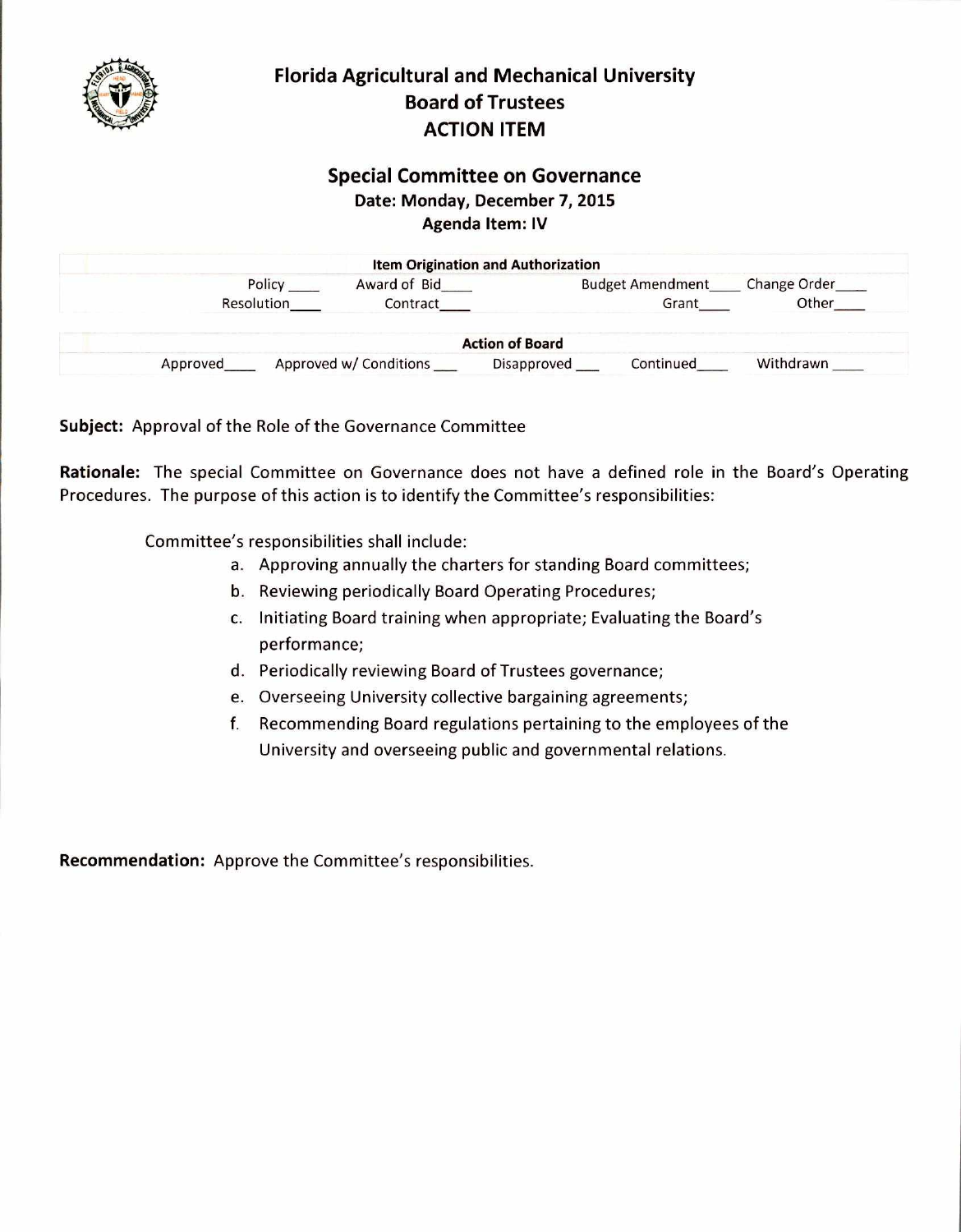## **Boards of Trustees Governance Committee**

 $\bullet$ 

| <b>SUS Governance Committees</b>     |                                                                                                                                                                                                                                                                                                                                                                                                                                                                                                                                                                                                                                                                                                                                                                                                                                                                                                                                                                                                                                                                                                                                                                                                                                                                                                                                                                                                                                                                                                                                                                                                                                                                                                                                                                                                                                                                                                                                                                                                                                                                                                                                |  |  |  |
|--------------------------------------|--------------------------------------------------------------------------------------------------------------------------------------------------------------------------------------------------------------------------------------------------------------------------------------------------------------------------------------------------------------------------------------------------------------------------------------------------------------------------------------------------------------------------------------------------------------------------------------------------------------------------------------------------------------------------------------------------------------------------------------------------------------------------------------------------------------------------------------------------------------------------------------------------------------------------------------------------------------------------------------------------------------------------------------------------------------------------------------------------------------------------------------------------------------------------------------------------------------------------------------------------------------------------------------------------------------------------------------------------------------------------------------------------------------------------------------------------------------------------------------------------------------------------------------------------------------------------------------------------------------------------------------------------------------------------------------------------------------------------------------------------------------------------------------------------------------------------------------------------------------------------------------------------------------------------------------------------------------------------------------------------------------------------------------------------------------------------------------------------------------------------------|--|--|--|
| <b>University</b>                    | <b>Governance Committee</b>                                                                                                                                                                                                                                                                                                                                                                                                                                                                                                                                                                                                                                                                                                                                                                                                                                                                                                                                                                                                                                                                                                                                                                                                                                                                                                                                                                                                                                                                                                                                                                                                                                                                                                                                                                                                                                                                                                                                                                                                                                                                                                    |  |  |  |
| <b>Florida Atlantic University</b>   | No                                                                                                                                                                                                                                                                                                                                                                                                                                                                                                                                                                                                                                                                                                                                                                                                                                                                                                                                                                                                                                                                                                                                                                                                                                                                                                                                                                                                                                                                                                                                                                                                                                                                                                                                                                                                                                                                                                                                                                                                                                                                                                                             |  |  |  |
| <b>Florida Gulf Coast University</b> | No                                                                                                                                                                                                                                                                                                                                                                                                                                                                                                                                                                                                                                                                                                                                                                                                                                                                                                                                                                                                                                                                                                                                                                                                                                                                                                                                                                                                                                                                                                                                                                                                                                                                                                                                                                                                                                                                                                                                                                                                                                                                                                                             |  |  |  |
| Florida International University     | Governance Committee:                                                                                                                                                                                                                                                                                                                                                                                                                                                                                                                                                                                                                                                                                                                                                                                                                                                                                                                                                                                                                                                                                                                                                                                                                                                                                                                                                                                                                                                                                                                                                                                                                                                                                                                                                                                                                                                                                                                                                                                                                                                                                                          |  |  |  |
|                                      | The Governance Committee is responsible for<br>reviewing and making recommendations to the Board<br>on various Board functions, including, periodically<br>reviewing these Bylaws; evaluating the Board's<br>performance; overseeing governance of the<br>University's affiliated organizations; overseeing<br>Presidential personnel matters, including the annual<br>evaluation of the President; considering collective<br>bargaining matters coming before the Board; and<br>establishing regulations and Board policies regarding<br>University governance. Furthermore, the Governance<br>Committee shall have and may exercise all powers and<br>authority of the Board on an as needed basis between<br>regular Board meetings for time-sensitive matters,<br>subject only to such restrictions or limitations as the<br>Trustees may from time to time specify, except that<br>the following matters shall be reserved to the full<br>Board for approval (i) Board officer selection, (ii)<br>changes in the mission and purposes of the institution,<br>(iii) presidential selection and termination, (iv)<br>amendments to the Bylaws, (v) debt issuances, (vi) sale<br>or other disposition of real property, (vii) the<br>University's annual operating and capital outlay<br>budgets and the University's Capital Improvement<br>Program list for funding by the Legislature, including<br>the Public Education Capital Outlay list, and (viii) any<br>other matter required by law or Board of Governors'<br>regulation to be approved by the full Board. All actions<br>taken by the Governance Committee pursuant to this<br>authority shall be reported at the next meeting of the<br>full Board, or when deemed sufficiently important by<br>the Board Chair and the University President, such<br>actions shall be reported to the Trustees within thirty<br>(30) days after such action is taken, or at a meeting of<br>the Trustees if a meeting is held within that period of<br>time. The Governance Committee shall be comprised<br>of the Board Chair, Board Vice Chair and all Committee<br>Chairs. |  |  |  |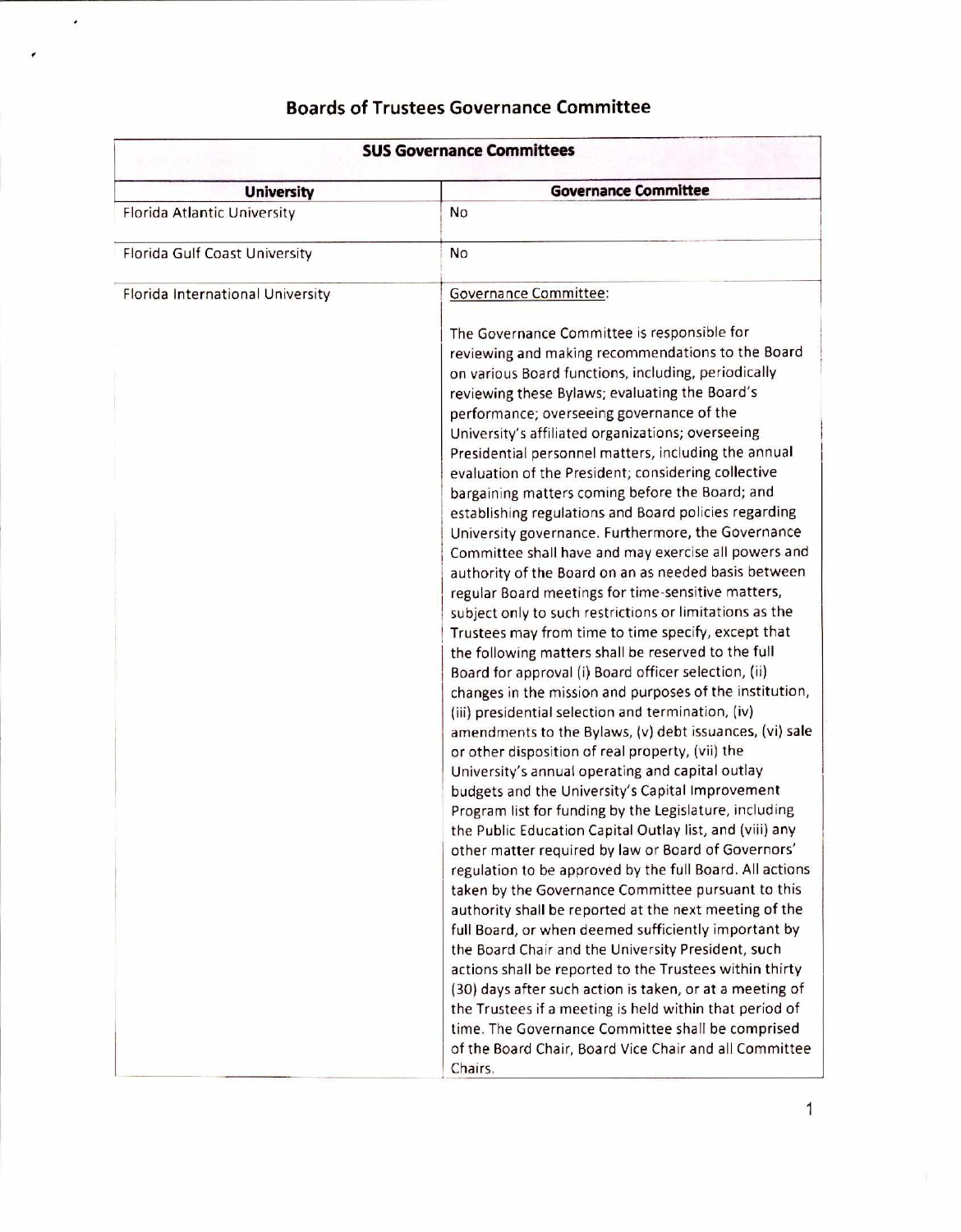| Florida Polytechnic University  | Governance Committee:                                                                                                                                                                                                                                                                                                                                                                                                                                                                                                                                                                                                                                                                                                  |  |  |
|---------------------------------|------------------------------------------------------------------------------------------------------------------------------------------------------------------------------------------------------------------------------------------------------------------------------------------------------------------------------------------------------------------------------------------------------------------------------------------------------------------------------------------------------------------------------------------------------------------------------------------------------------------------------------------------------------------------------------------------------------------------|--|--|
|                                 | This committee is responsible for periodically<br>reviewing the Board's By-laws, initiating board training,<br>recommending individuals to serve on the board,<br>recommending goals for the President's performance,<br>recommending Board regulations pertaining to the<br>employees of the University, and overseeing public and<br>governmental relations.                                                                                                                                                                                                                                                                                                                                                         |  |  |
| <b>Florida State University</b> | No                                                                                                                                                                                                                                                                                                                                                                                                                                                                                                                                                                                                                                                                                                                     |  |  |
| <b>New College</b>              | No                                                                                                                                                                                                                                                                                                                                                                                                                                                                                                                                                                                                                                                                                                                     |  |  |
| University of Central Florida   | Nominating and Governance Committee:<br>Trustee assessment, trustee nominations, election                                                                                                                                                                                                                                                                                                                                                                                                                                                                                                                                                                                                                              |  |  |
|                                 | procedures, presidential search procedures, and<br>governance.                                                                                                                                                                                                                                                                                                                                                                                                                                                                                                                                                                                                                                                         |  |  |
| University of Florida           | <b>Governance Committee:</b><br>The Governance Committee shall be responsible for<br>reviewing and making recommendations to the Board<br>on various related Board development functions. The<br>committee shall make reports to the Board.                                                                                                                                                                                                                                                                                                                                                                                                                                                                            |  |  |
|                                 | The Committee's responsibilities shall include:<br>Approving annually the charters for standing<br>Board committees;<br>Reviewing periodically Board bylaws;<br>Initiating Board training when appropriate;<br>Recommending individuals for Board of<br>Trustee membership;<br>Evaluating the Board's performance;<br>Recommending to the Board annual and three-<br>year goals for the University President;<br>An annual evaluation of the University<br>President's performance by the Board;<br>Periodically reviewing Board of Trustees<br>٠<br>governance;<br>Overseeing the governance of DSOs, HSSOs,<br>and faculty practice plan corporations;<br>Overseeing University collective bargaining<br>agreements. |  |  |
| University of North Florida     | No                                                                                                                                                                                                                                                                                                                                                                                                                                                                                                                                                                                                                                                                                                                     |  |  |

 $\bullet$ 

2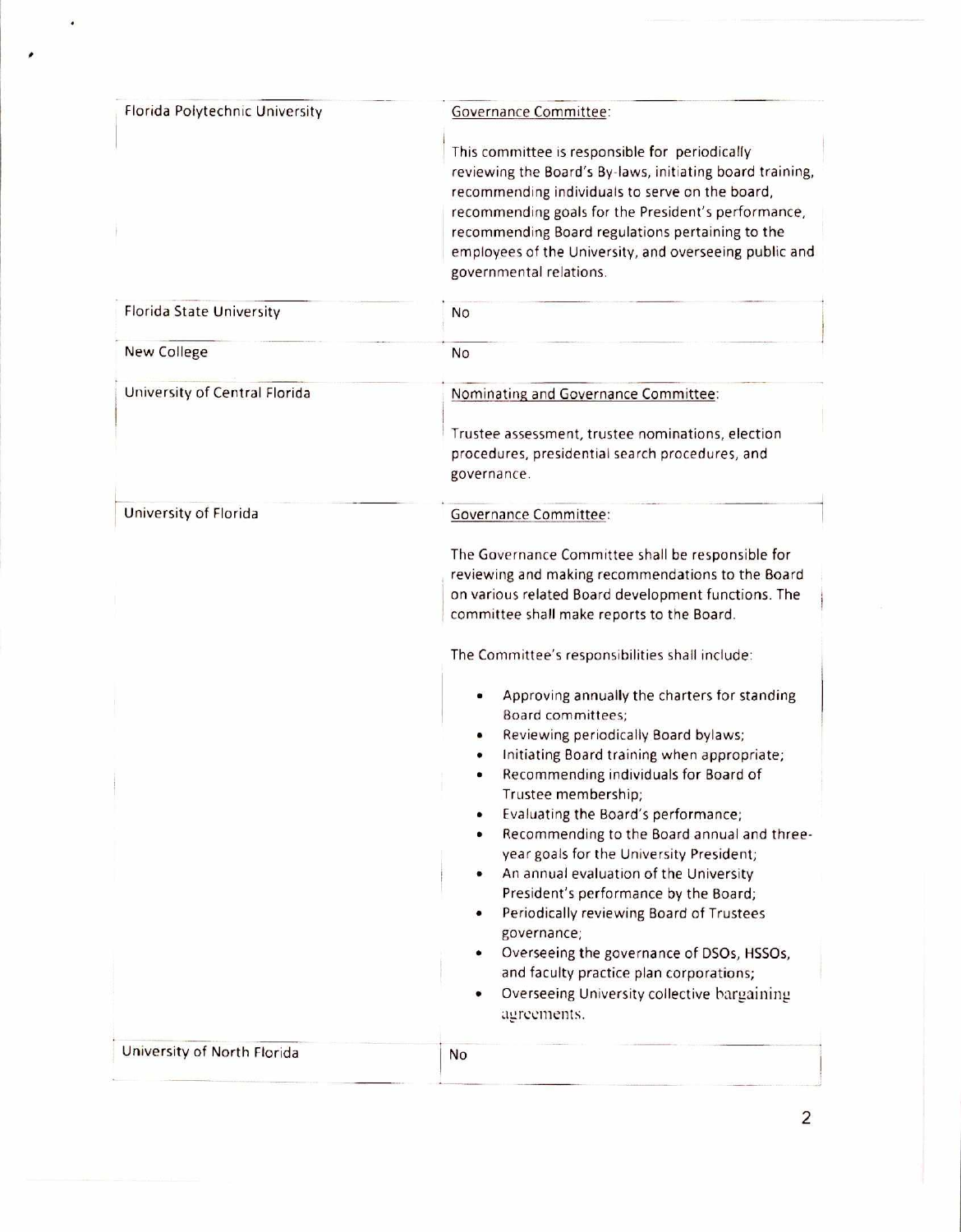| University of South Florida                    | No                                                                                                                                                                                                                                                                                                                                                                                                                                                                                                                                               |
|------------------------------------------------|--------------------------------------------------------------------------------------------------------------------------------------------------------------------------------------------------------------------------------------------------------------------------------------------------------------------------------------------------------------------------------------------------------------------------------------------------------------------------------------------------------------------------------------------------|
| University of West Florida                     | No                                                                                                                                                                                                                                                                                                                                                                                                                                                                                                                                               |
| Florida Board of Governors                     | Nomination and Governance Committee:                                                                                                                                                                                                                                                                                                                                                                                                                                                                                                             |
|                                                | The activities of this committee shall include, but not<br>limited to, the review and recommendation of<br>applicants to serve as trustees on the university boards<br>of trustees. The committee is responsible for<br>enhancing interaction and communication between<br>members of the Board of Governors and members of<br>the boards of trustees, and for addressing matters<br>related to the governance of the State University<br>System including, but not limited to, the delegation of<br>authority to university boards of trustees. |
| Florida Agricultural and Mechanical University | Special Committee on Governance: TBA                                                                                                                                                                                                                                                                                                                                                                                                                                                                                                             |

 $\ddot{\phantom{a}}$ 

 $\tilde{\phantom{a}}$ 

## **Association of Governing Boards Role of Governance Committee**

| The language for public institutions is sample<br>bylaw language regarding governance committees                                                                                                                                                                                                                                                                                                                                     | For Public Institutions                                                                                                                                                                                                                                                                                                                                                                                                                                                                                                                                                                                                                                 |
|--------------------------------------------------------------------------------------------------------------------------------------------------------------------------------------------------------------------------------------------------------------------------------------------------------------------------------------------------------------------------------------------------------------------------------------|---------------------------------------------------------------------------------------------------------------------------------------------------------------------------------------------------------------------------------------------------------------------------------------------------------------------------------------------------------------------------------------------------------------------------------------------------------------------------------------------------------------------------------------------------------------------------------------------------------------------------------------------------------|
| taken from "Updating Board By-Laws: A Guide for<br>Colleges and Universities" pp. 54-55:                                                                                                                                                                                                                                                                                                                                             | The purpose of the governance committee is to<br>ensure the integrity of the board and enhance<br>board performance. The committee is responsible                                                                                                                                                                                                                                                                                                                                                                                                                                                                                                       |
| Note: The governance committee replaces the more<br>traditional committee on trustees, or nominating<br>committee. As suggested by its name, it has taken on<br>greater responsibility for board self-management,<br>expanding from recruitment, elections, and orientation<br>to board assessment, bylaws review, and committee<br>structures. In practice, it is becoming an increasingly<br>important and active board committee. | for (i) establishing and maintaining standards of<br>board conduct, (ii) identifying the expertise and<br>experience needed by the board and, as<br>appropriate, communicating this to the<br>government authority that selects board<br>members, (iii) recommending a slate of officers for<br>board approval, (iv) ensuring that board members<br>have adequate orientation and ongoing education,<br>(v) assessing the performance of the board and<br>board members, (vi) monitoring compliance with<br>the conflict of interest policy, and (vii) periodically<br>reviewing and ensuring compliance with these<br>bylaws and other board policies. |
| <b>Association of Governing Boards</b>                                                                                                                                                                                                                                                                                                                                                                                               | Governance/Committee on Trustees:<br>The governance committee also works to identify<br>best practices in governance and introduce them<br>to the board and its committees, ensuring that<br>such practices are appropriate for the culture of<br>that specific board and the institution it oversees.                                                                                                                                                                                                                                                                                                                                                  |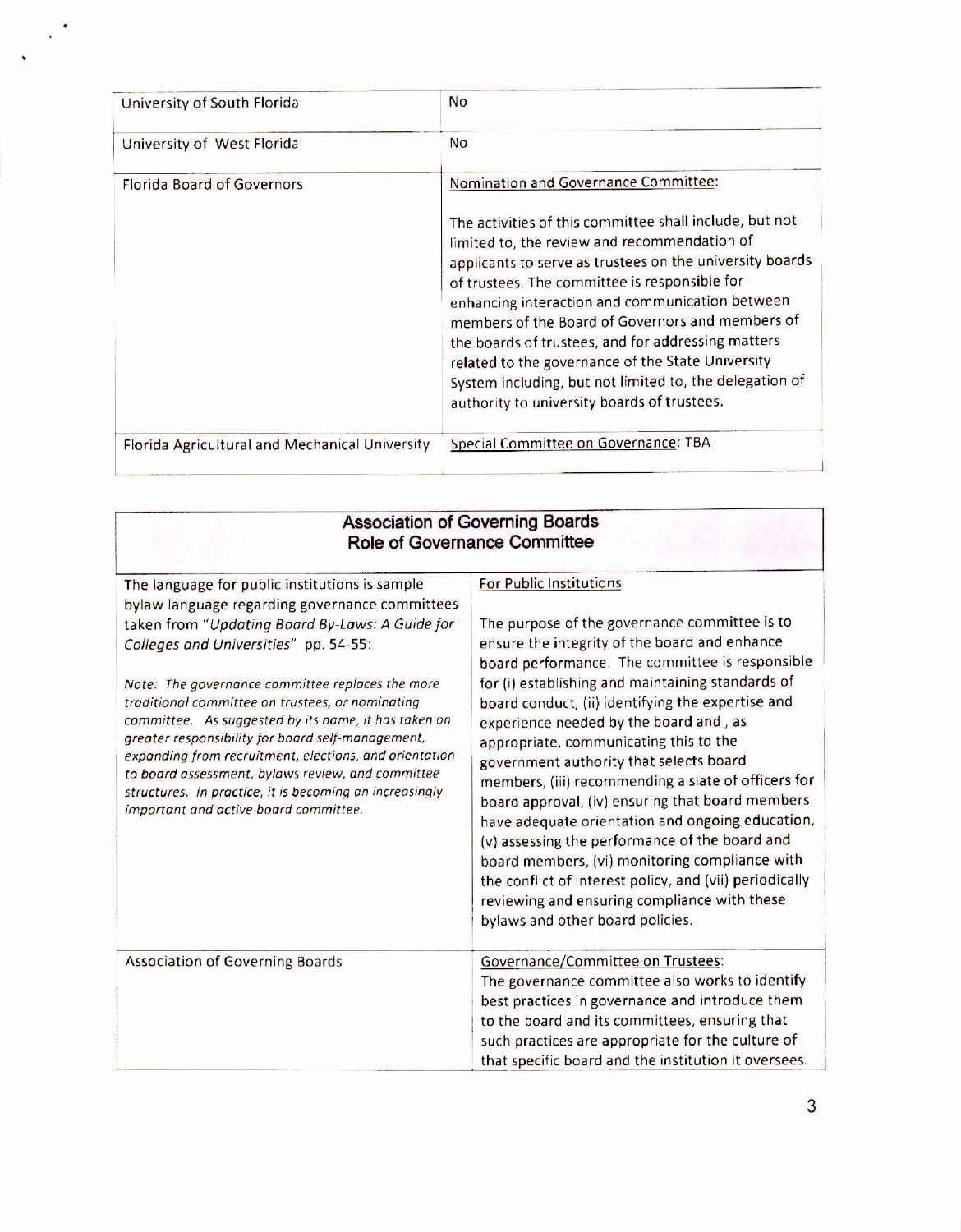|          | <b>Florida Agricultural and Mechanical University</b><br><b>Board of Trustees</b><br><b>ACTION ITEM</b> |                        |                                                                                            |           |                               |  |
|----------|---------------------------------------------------------------------------------------------------------|------------------------|--------------------------------------------------------------------------------------------|-----------|-------------------------------|--|
|          |                                                                                                         |                        | <b>Special Committee on Governance</b><br>Date: Monday, December 7, 2015<br>Agenda Item: V |           |                               |  |
|          |                                                                                                         |                        | Item Origination and Authorization                                                         |           |                               |  |
|          | Policy __                                                                                               | Award of Bid           |                                                                                            |           | Budget Amendment Change Order |  |
|          | Resolution                                                                                              | Contract               |                                                                                            | Grant     | Other                         |  |
|          |                                                                                                         |                        | <b>Action of Board</b>                                                                     |           |                               |  |
| Approved |                                                                                                         | Approved w/ Conditions | Disapproved                                                                                | Continued | Withdrawn                     |  |

**Subject:** Approval to change the Special Committee on Governance to a Standing Committee

**Rationale:** The Board seeks to assign specific responsibilities to the Governance Committee that are not presently addressed by any committee. Those responsibilities are not time-limited, and thus need to be assigned to a committee that is on-going. These responsibilities do not fit within the charge of the existing standing committees.

**Recommendation:** Approve the Governance Committee as a standing committee.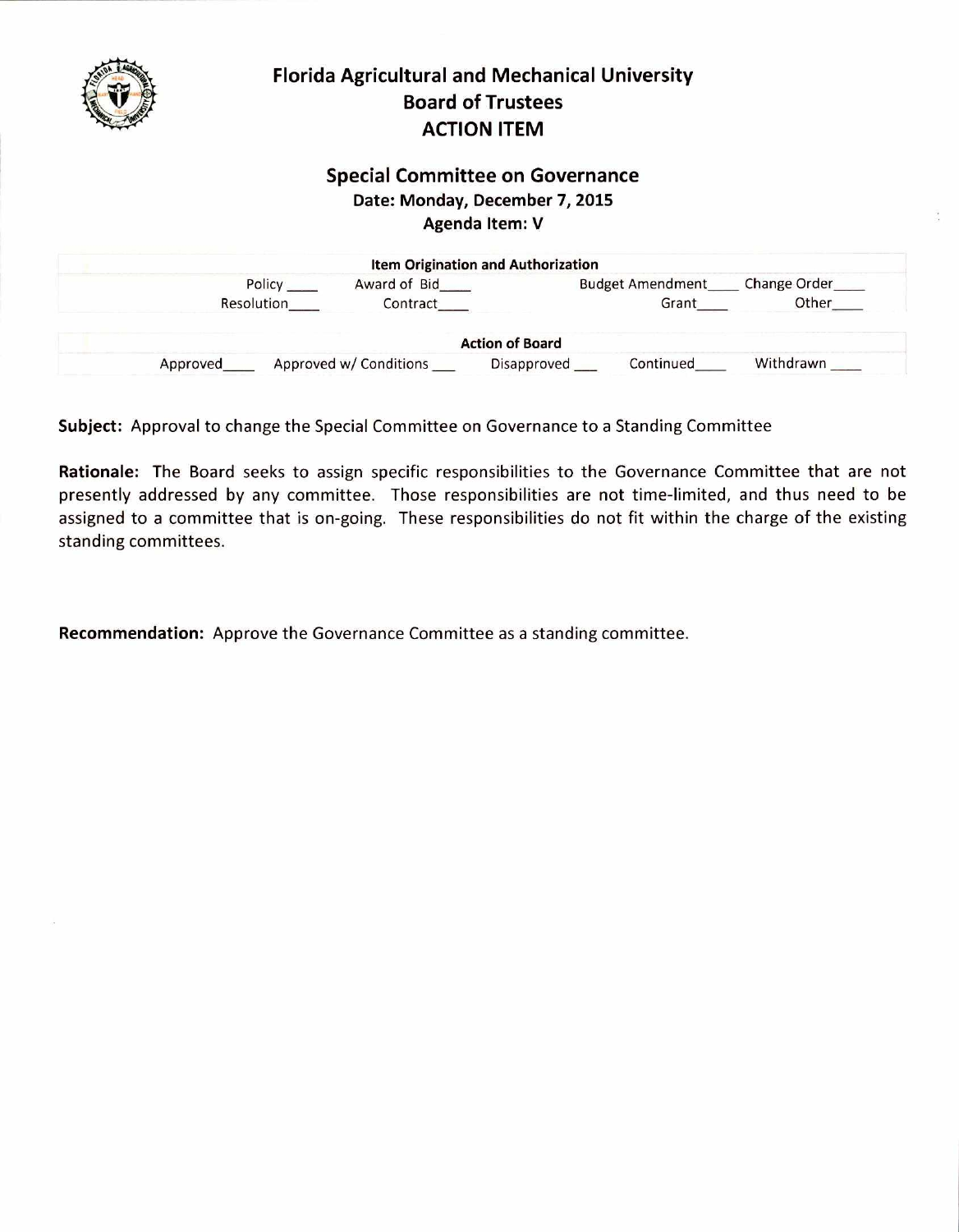|                   |                                                                                                                                                           | <b>Board of Trustees</b><br><b>ACTION ITEM</b>           | <b>Florida Agricultural and Mechanical University</b>                                                          |       |
|-------------------|-----------------------------------------------------------------------------------------------------------------------------------------------------------|----------------------------------------------------------|----------------------------------------------------------------------------------------------------------------|-------|
|                   |                                                                                                                                                           | <b>Special Committee on Governance</b>                   |                                                                                                                |       |
|                   |                                                                                                                                                           | Date: Monday, December 7, 2015<br><b>Agenda Item: VI</b> |                                                                                                                |       |
|                   |                                                                                                                                                           | Item Origination and Authorization                       |                                                                                                                |       |
|                   | <b>Resolution</b>                                                                                                                                         | Policy ______ Award of Bid_____<br>Contract              | Budget Amendment_____ Change Order____                                                                         | Other |
|                   |                                                                                                                                                           |                                                          | <b>Action of Board</b>                                                                                         |       |
|                   |                                                                                                                                                           |                                                          | Approved________ Approved w/ Conditions __________ Disapproved __________ Continued __________ Withdrawn _____ |       |
| Subject:          | Washington                                                                                                                                                |                                                          | Recommended Changes to the Operating Procedures proposed by Trustee Nicole                                     |       |
| <b>Rationale:</b> | The Board should require a motion to extend time or make a formal announcement that<br>time will be extended, at the time the meeting was set to adjourn. |                                                          |                                                                                                                |       |

**Recommendation:** Approve recommended changes to the Operating Procedures.